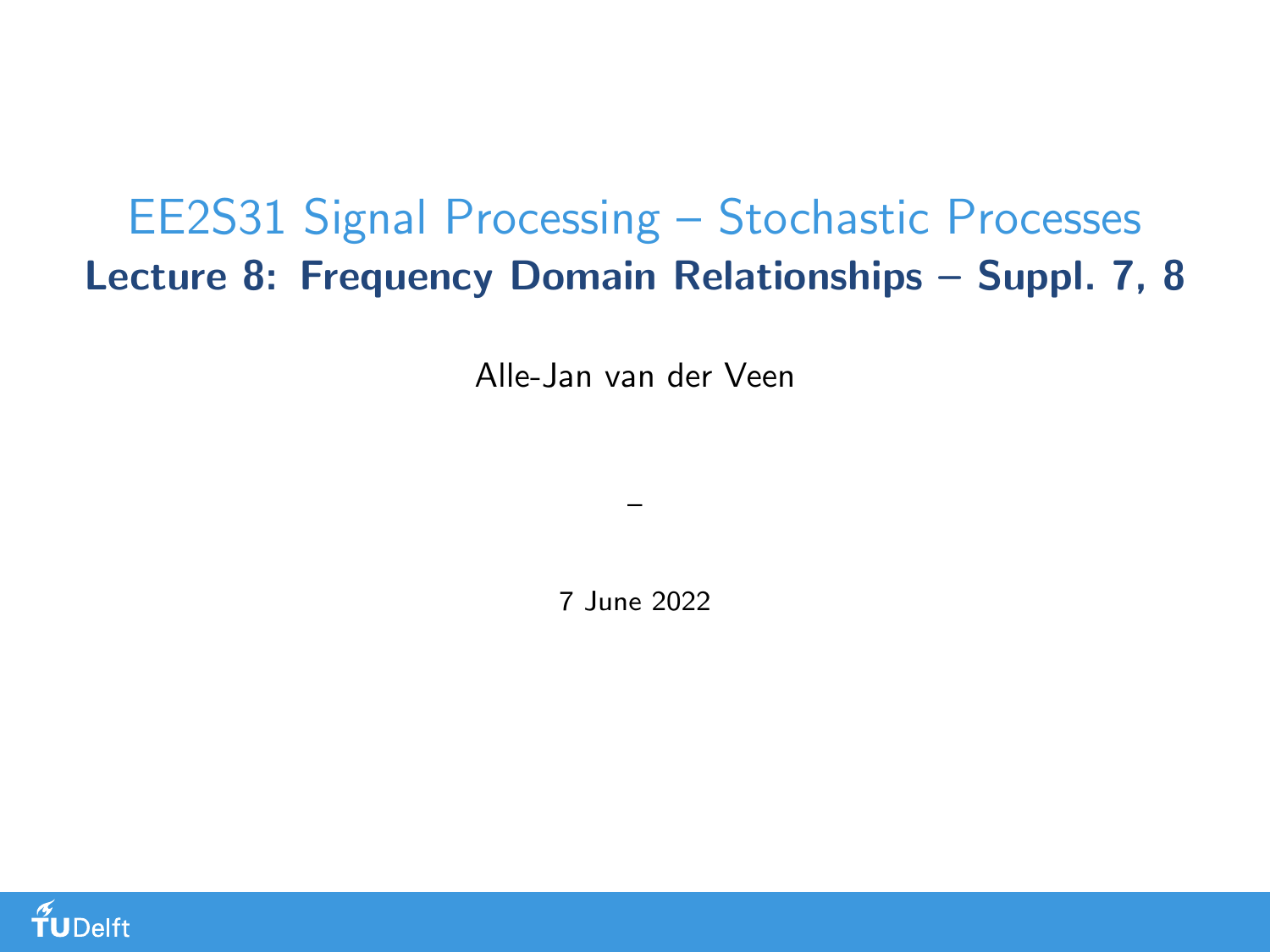# Summarizing: Power spectral density

For WSS random processes we use the power spectral density to provide a frequency domain description.

#### Time-continuous:

#### Time-discrete:

$$
S_X(f) = \int_{-\infty}^{\infty} R_X(\tau) e^{-j2\pi f \tau} d\tau \t S_X(\phi) = \sum_{k=-\infty}^{\infty} R_X[k] e^{-j2\pi \phi k}
$$
  

$$
R_X(\tau) = \int_{-\infty}^{\infty} S_X(f) e^{j2\pi f \tau} df \t R_X[k] = \int_{-1/2}^{1/2} S_X(\phi) e^{j2\pi \phi k} d\phi
$$

 $S_X(\phi) > 0$  for all f

- $\int_{-1/2}^{1/2} S_X(\phi) d\phi = E[X_n^2] = R_X[0]$
- $S_X(-\phi) = S_X(\phi)$

 $\tilde{\mathbf{f}}$ UDelft

**for any integer n,**  $S_X(\phi+n) = S_X(\phi)$  (periodic)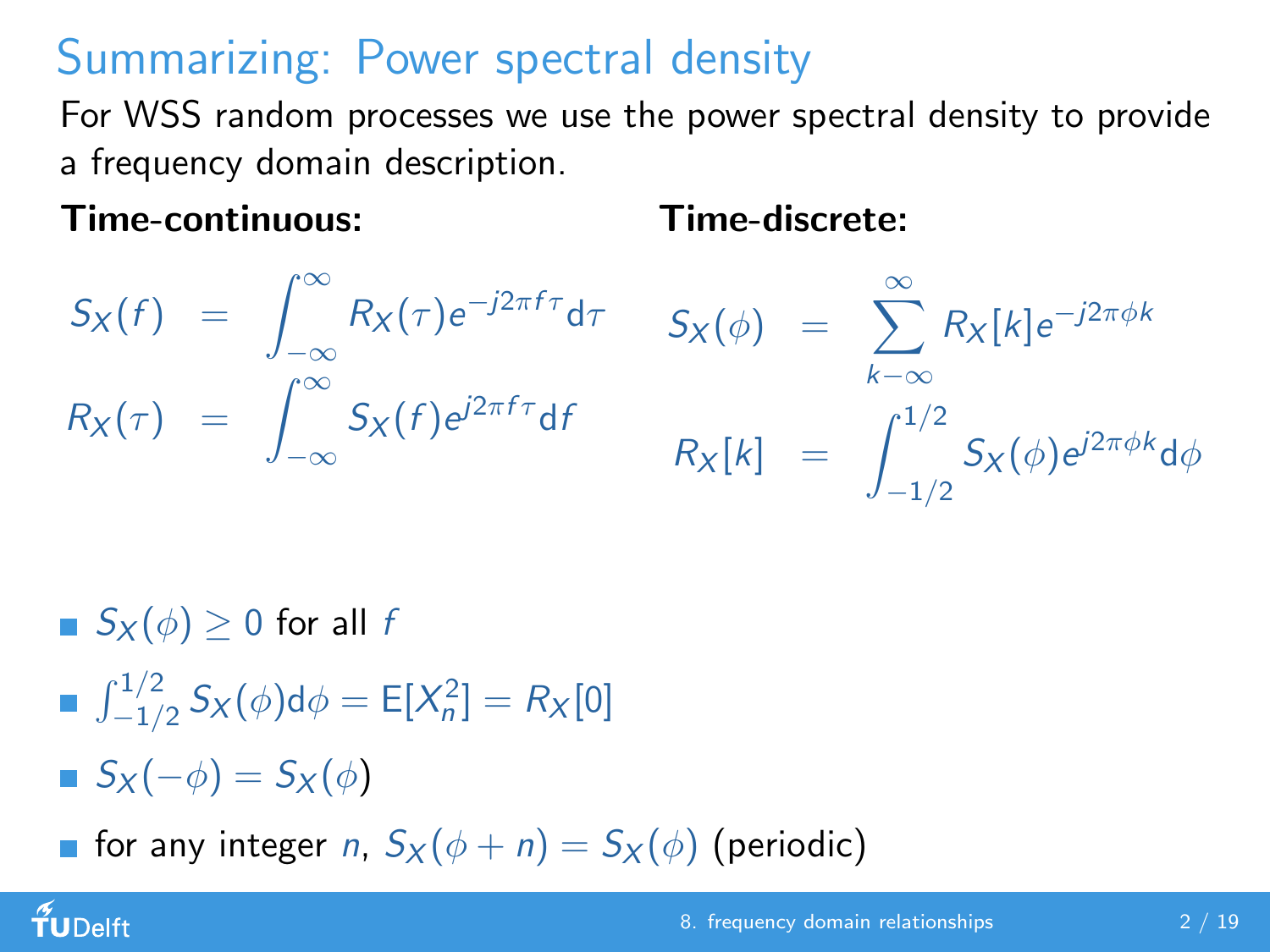### Cross power spectral density

The cross-correlation between two stochastic processes is defined as

 $R_{XY}(t, \tau) = E[X(t)Y(t+\tau)]$ 

Two random processes  $X(t)$  and  $Y(t)$  are jointly wide sense stationary, if  $X(t)$  and  $Y(t)$  are wide sense stationary, and

 $R_{XY}(t, \tau) = R_{XY}(\tau).$ 

If  $X(t)$  and  $Y(t)$  are jointly WSS, then  $R_{XY}(\tau) = R_{YY}(-\tau)$ .

**Define the cross power spectral density** for jointly WSS processes  $X(t)$  and  $Y(t)$ :

$$
S_{XY}(f) = \int_{-\infty}^{\infty} R_{XY}(\tau) e^{-j2\pi f \tau} d\tau
$$

(Similar for time-discrete processes)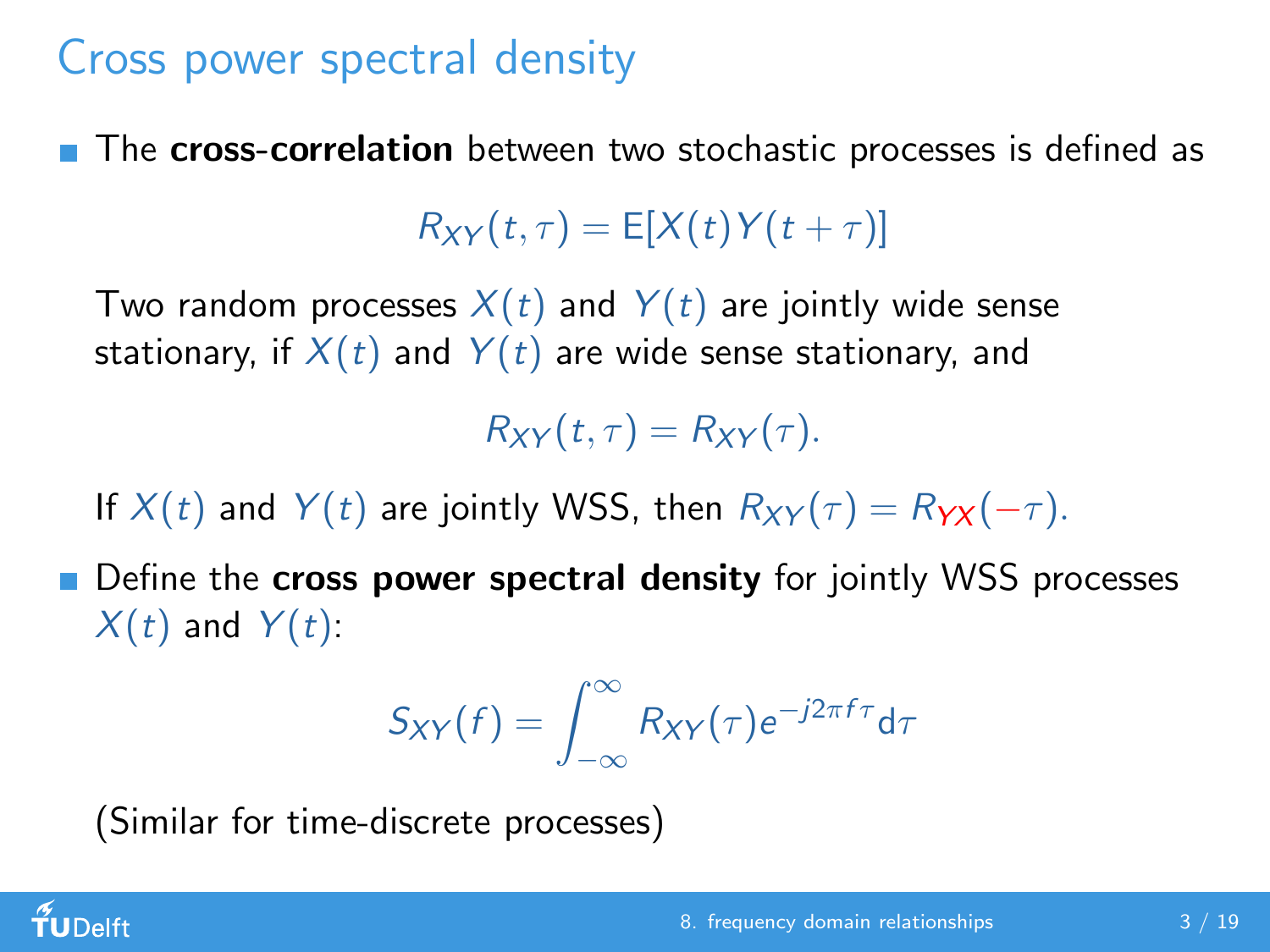#### Frequency Domain Relationships I



We know:  $R_{XY}(\tau) = h(\tau) * R_X(\tau)$  and  $R_{XY}[k] = h[k] * R_X[k]$ 

⇐Fourier transform⇒

 $S_{XY}(f) = H(f)S_X(f)$  and  $S_{XY}(\phi) = H(\phi)S_X(\phi)$ 



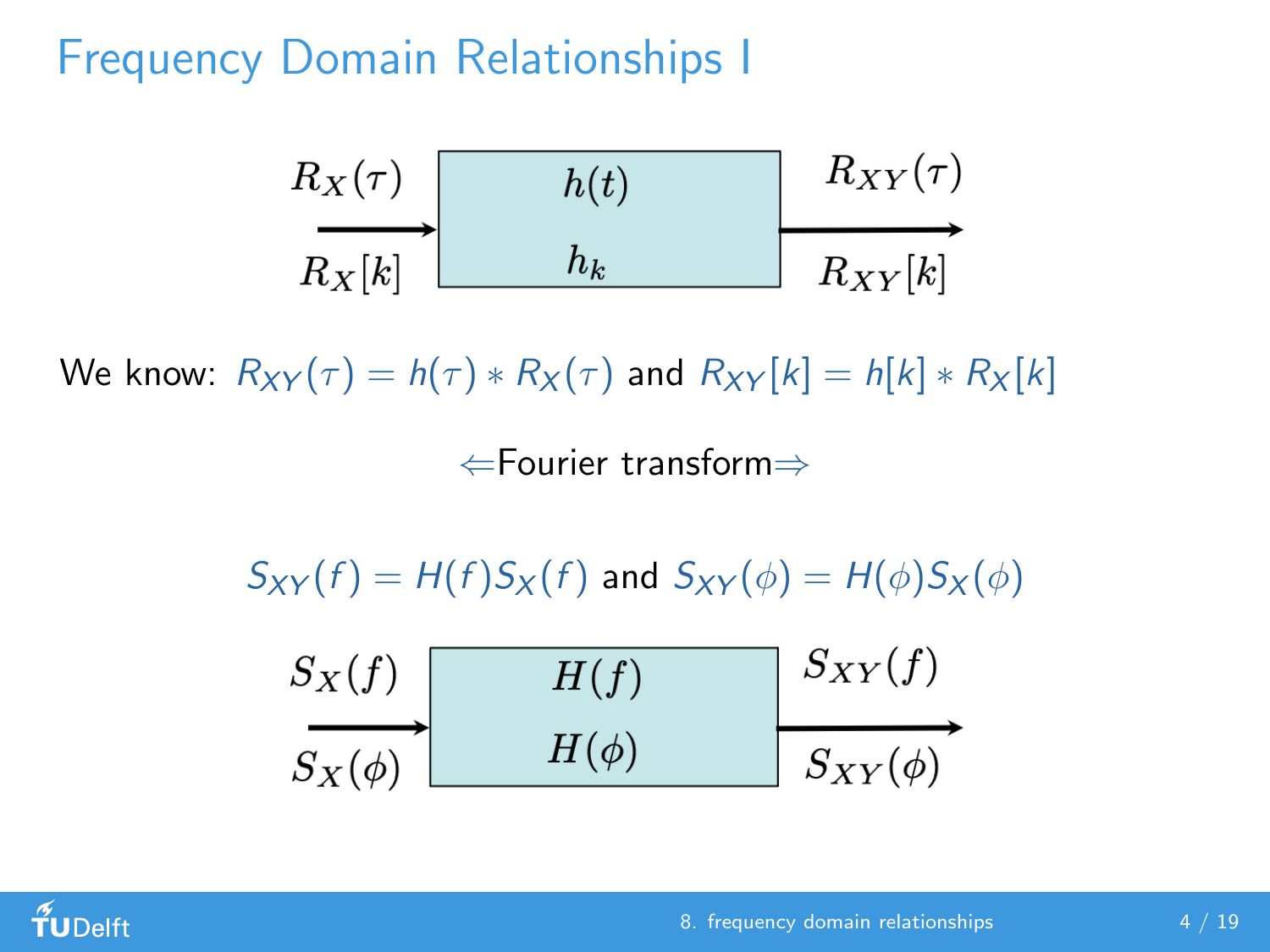#### Frequency Domain Relationships II

$$
\begin{array}{c|c|c|c|c} R_{XY}(\tau) & & h(-t) & R_Y(\tau) \\ \hline R_{XY}[k] & & h_{-k} & R_Y[k] \\ \end{array}
$$

We know:  $R_Y(\tau) = h(-\tau) * R_{XY}(\tau)$  and  $R_Y[k] = h[-k] * R_{XY}[k]$ ⇐Fourier transform⇒

 $S_Y(f) = H^*(f)S_{XY}(f)$  and  $S_Y(\phi) = H^*(\phi)S_{XY}(\phi)$ 

$$
\begin{array}{c|c|c}\nS_{XY}(f) & H^*(f) & S_Y(f) \\
\hline\nS_{XY}(\phi) & H^*(\phi) & S_Y(\phi)\n\end{array}
$$

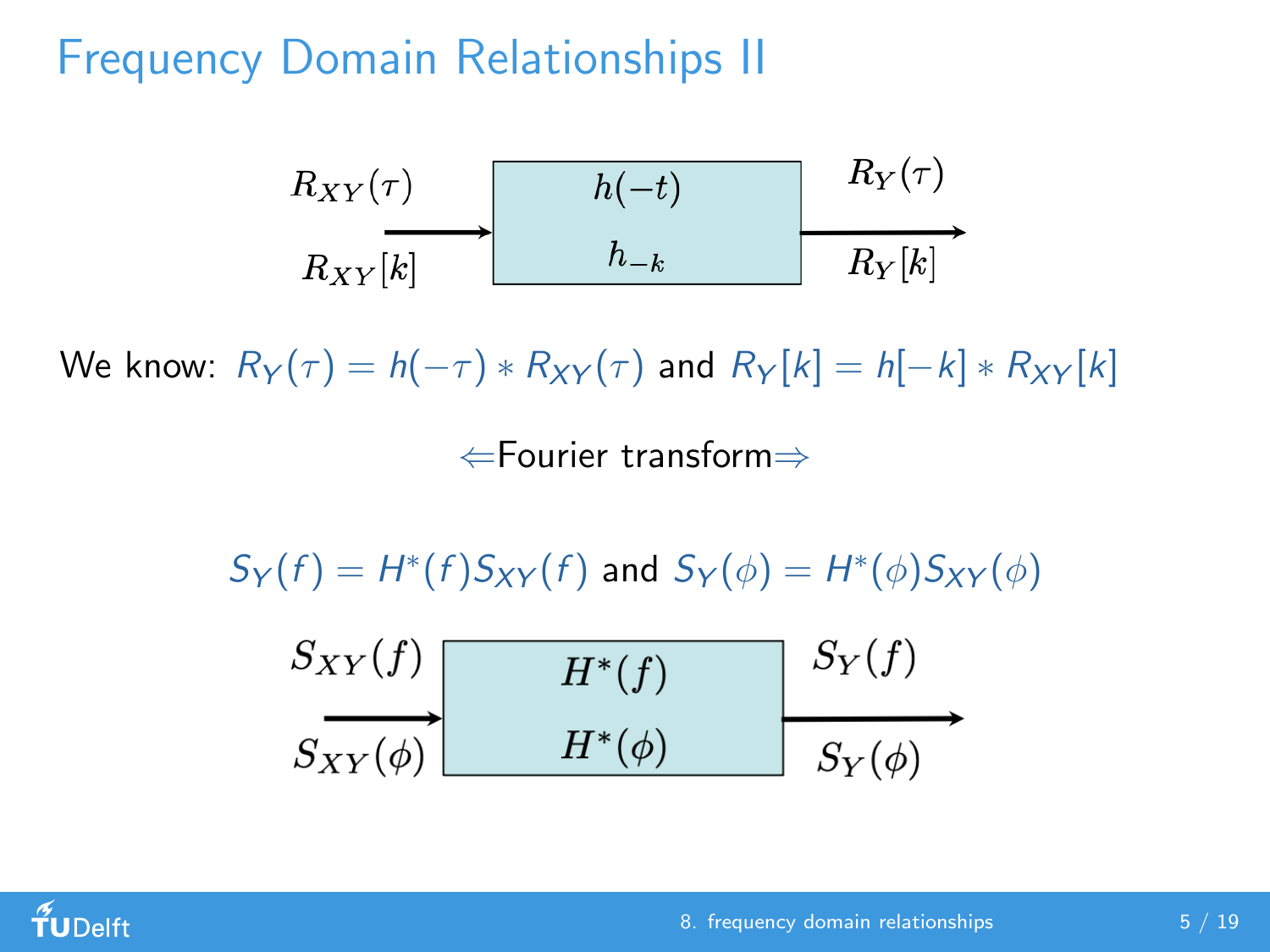# Summary



#### Time domain:



 $S_Y(f) = H^*(f)S_{XY}(f) = |H(f)|^2S_X(f)$  $S_Y(\phi) = H^*(\phi)S_{XY}(\phi) = |H(\phi)|^2 S_X(\phi)$ 

Frequency domain:

$$
\begin{array}{c|c|c|c|c} S_X(f) & H(f) & S_{XY}(f) & H^*(f) & S_Y(f) \\ \hline S_X(\phi) & H(\phi) & S_{XY}(\phi) & H^*(\phi) & S_Y(\phi) \end{array}
$$

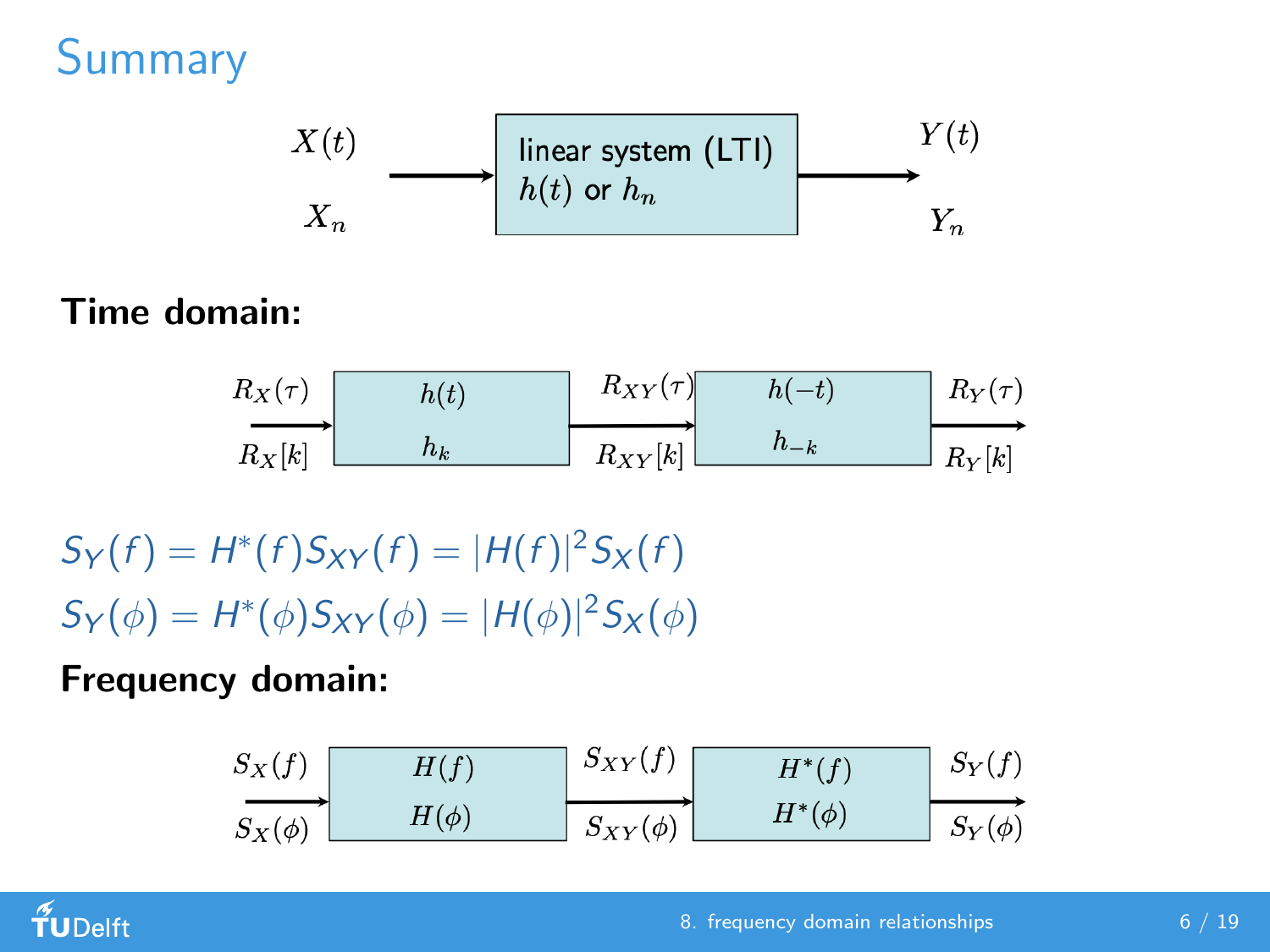#### Continuous Time White Noise Process

- Let  $X(t)$  be a white noise process (i.e., zero mean and uncorrelated), with  $R_{x}(\tau) = N_{0}\delta(\tau)$
- **Then**  $S_X(f) = N_0$ : constant for all f
- What is the average power of  $X(t)$ ?



The average power is  $R_X(0) = N_0 W \rightarrow \infty$  as the bandwidth  $W \to \infty$ This process cannot be physically realized (infinite average power)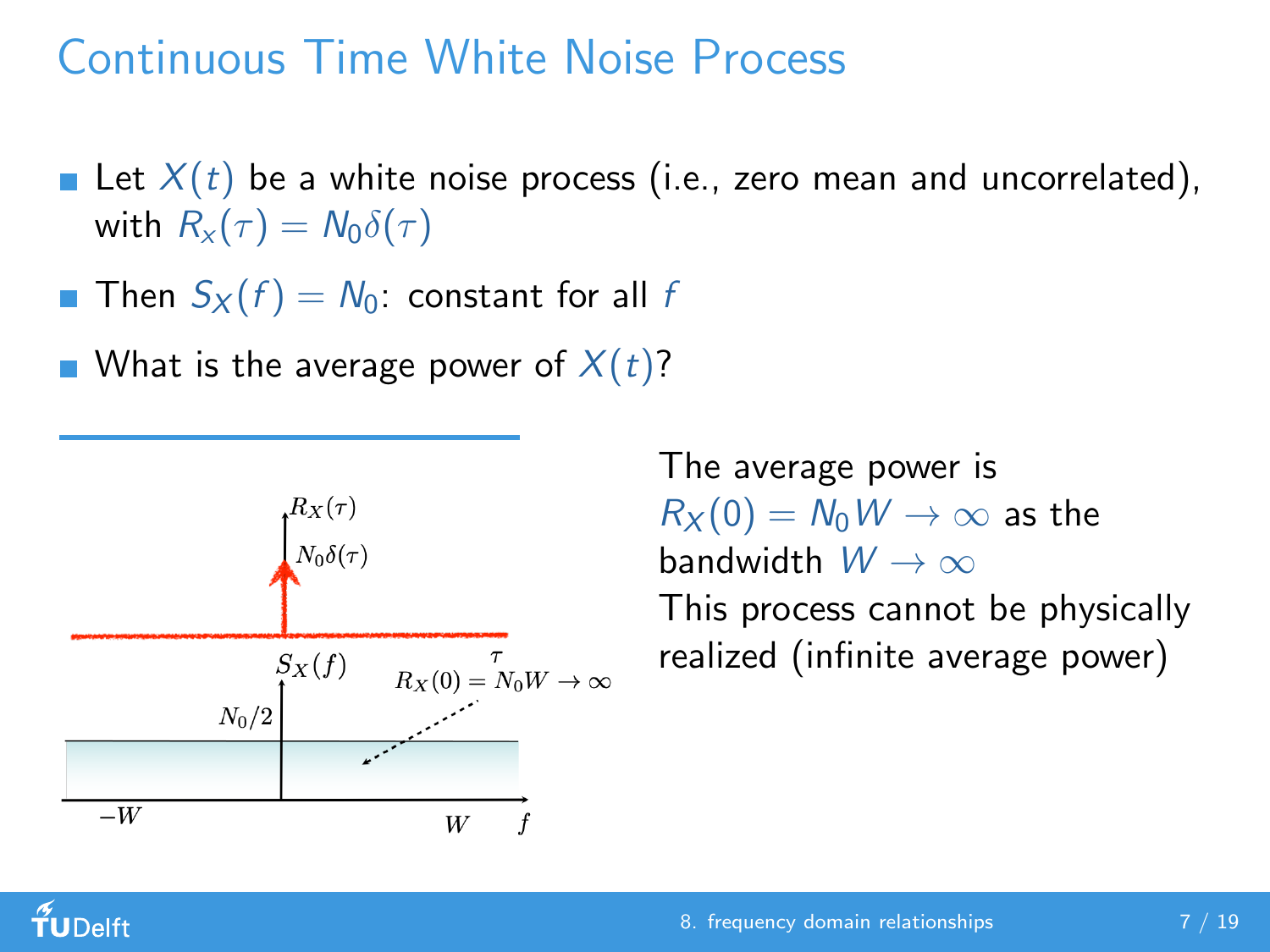#### Continuous Time Bandlimited White Noise Process

What happens if we bandlimit the process?



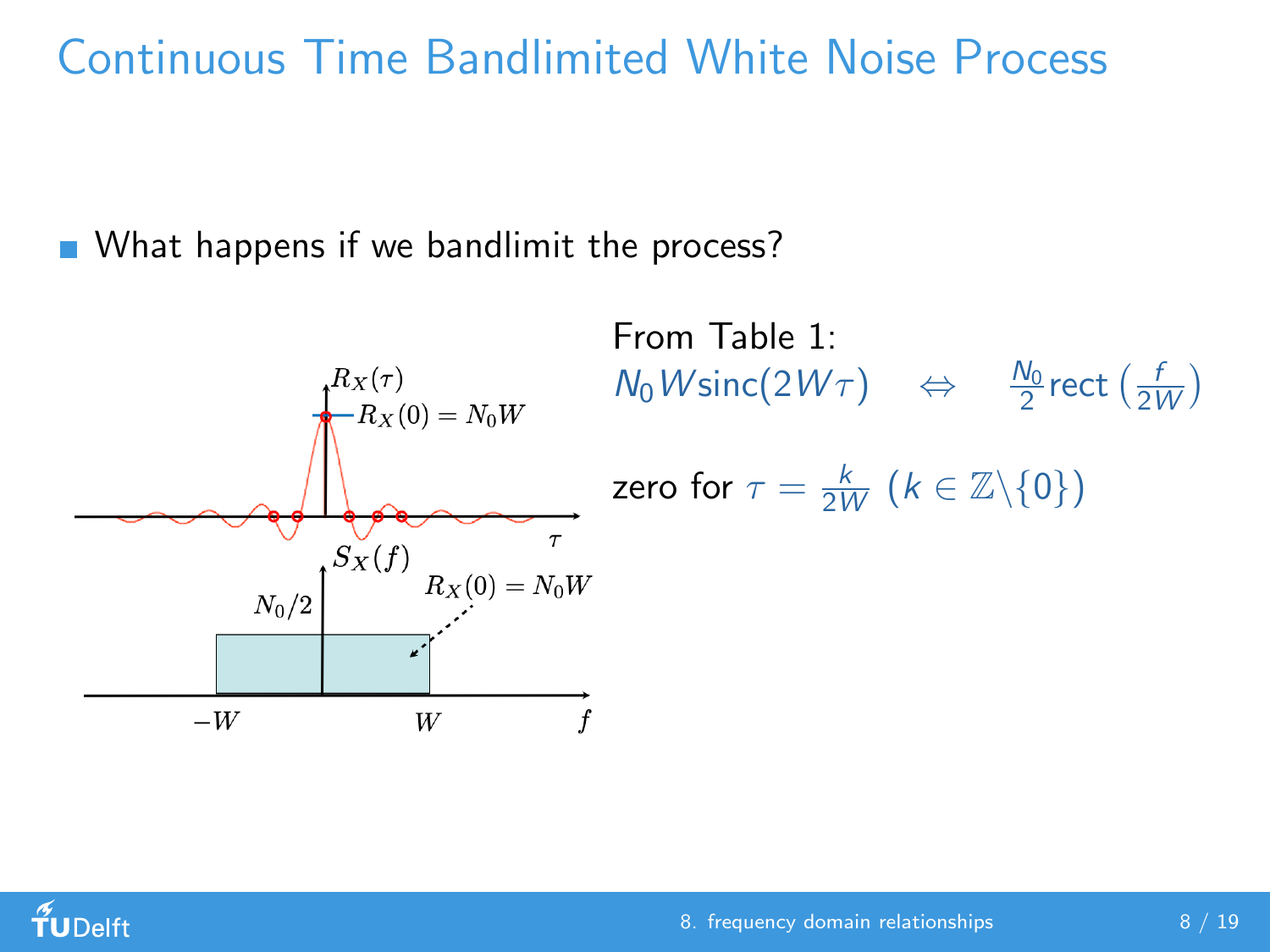### White Noise Process for Discrete-time signals

Sampling at  $f_s = 2W$ , the resulting discrete-time random process is truly white, with  $R_X[k] = N_0 W \delta[k]$ 



(Recall sampling:  $X_s(\Omega) = \frac{1}{T_s} \sum X(\Omega - k\Omega_s)$ )

## $f$ UDelft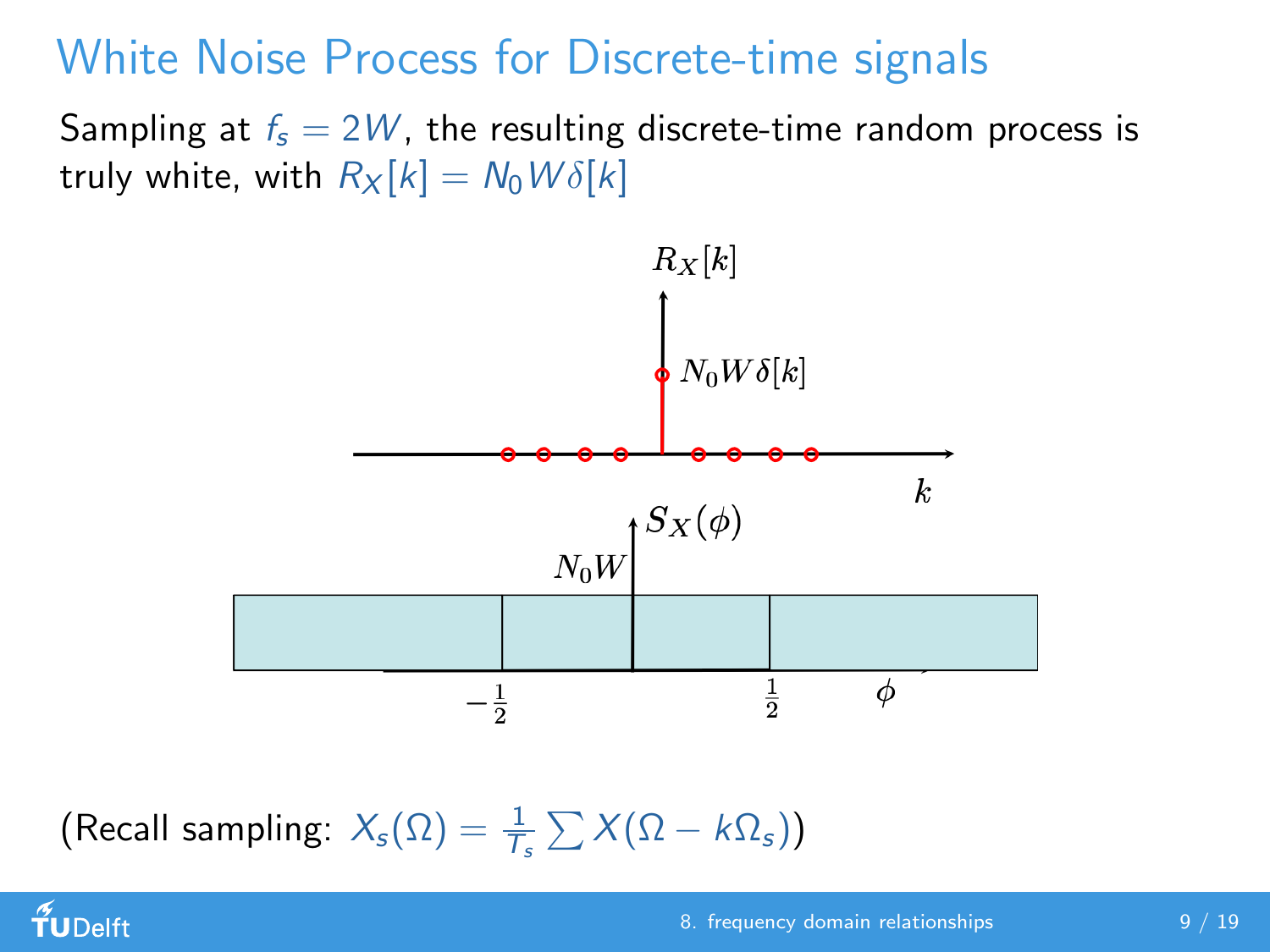## Problem 8.2 (really the same... with  $B = 2W$ )

Let  $W(t)$  denote a WSS Gaussian noise process with  $\mu_W = 0$  and power spectral density  $S_W(f) = 1$ .

(a) What is  $R_W(\tau)$ , the autocorrelation of  $W(t)$ ?

(b)  $W(t)$  is the input to a linear time-invariant filter with impulse response

$$
H(f) = \begin{cases} 1 & |f| \leq B/2 \\ 0 & \text{otherwise} \end{cases}
$$

The filter output is  $Y(t)$ . What is the power spectral density function of  $Y(t)$ ?

(c) What is the average power of  $Y(t)$ ?

 $(d)$  What is the expected value of the filter output?

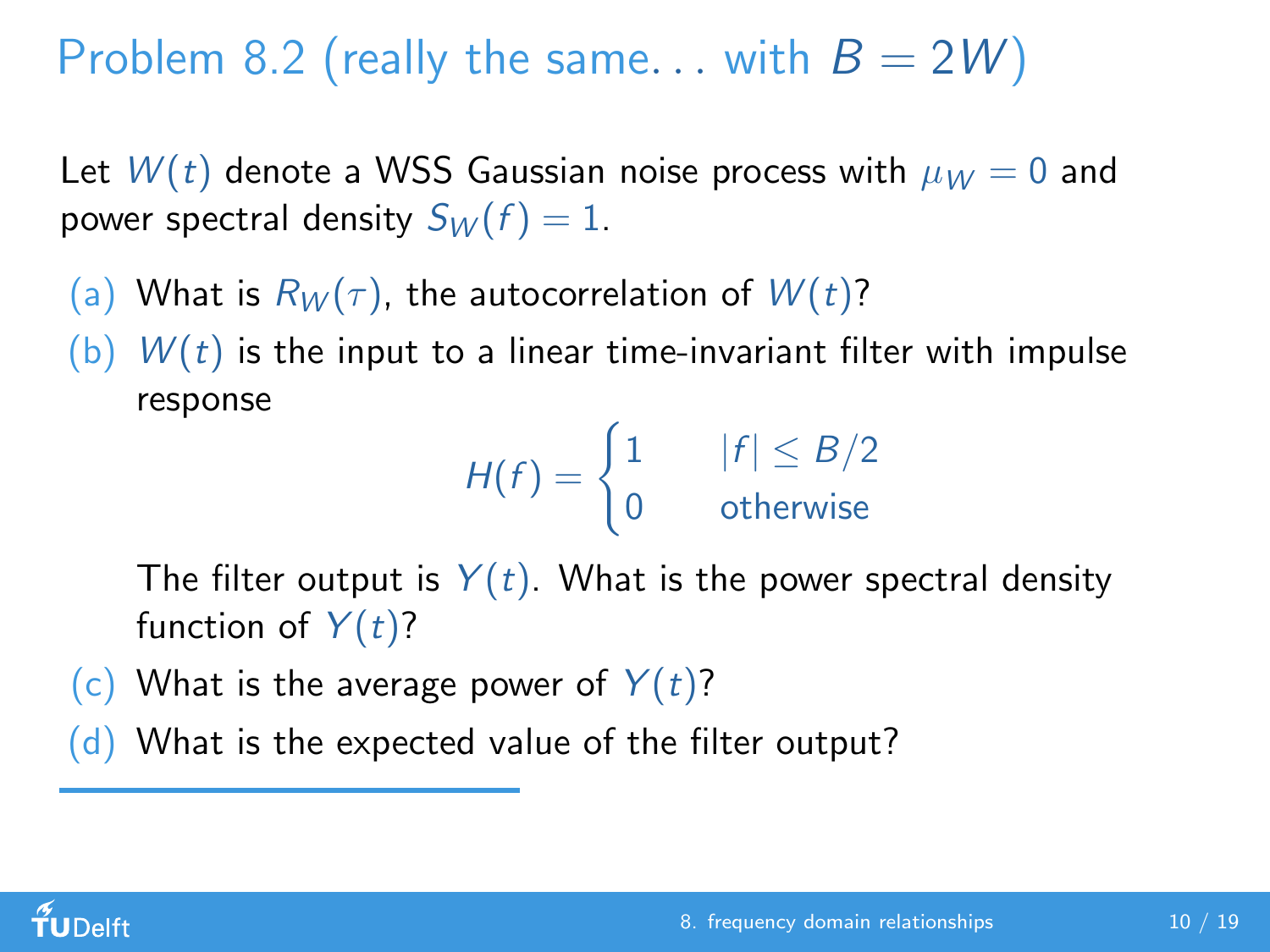Problem 8.2 (really the same... with  $B = 2W$ )

(a)  $R_W(\tau) = \delta(\tau)$  is the autocorrelation function whose Fourier transform is  $S_W(f) = 1$ .

(b) The output  $Y(t)$  has power spectral density

 $S_Y(f) = |H(f)|^2 S_W(f) = |H(f)|^2$ .

(c) Since  $H(f) = 1$  for  $f \in \left[-\frac{1}{2}\right]$  $\frac{1}{2}B, \frac{1}{2}$  $\frac{1}{2}B$ , the average power of  $Y(t)$  is  $E[Y^2(t)] = \int_0^\infty$ −∞  $S_Y(f)$ d $f =$  $\int$ <sup>B/2</sup>  $-B/2$  $df = B$ 

(d) Since the white noise  $W(f)$  has zero mean, the expected value of the filter output is

 $E[Y(t)] = E[W(t)]H(0) = 0$ 

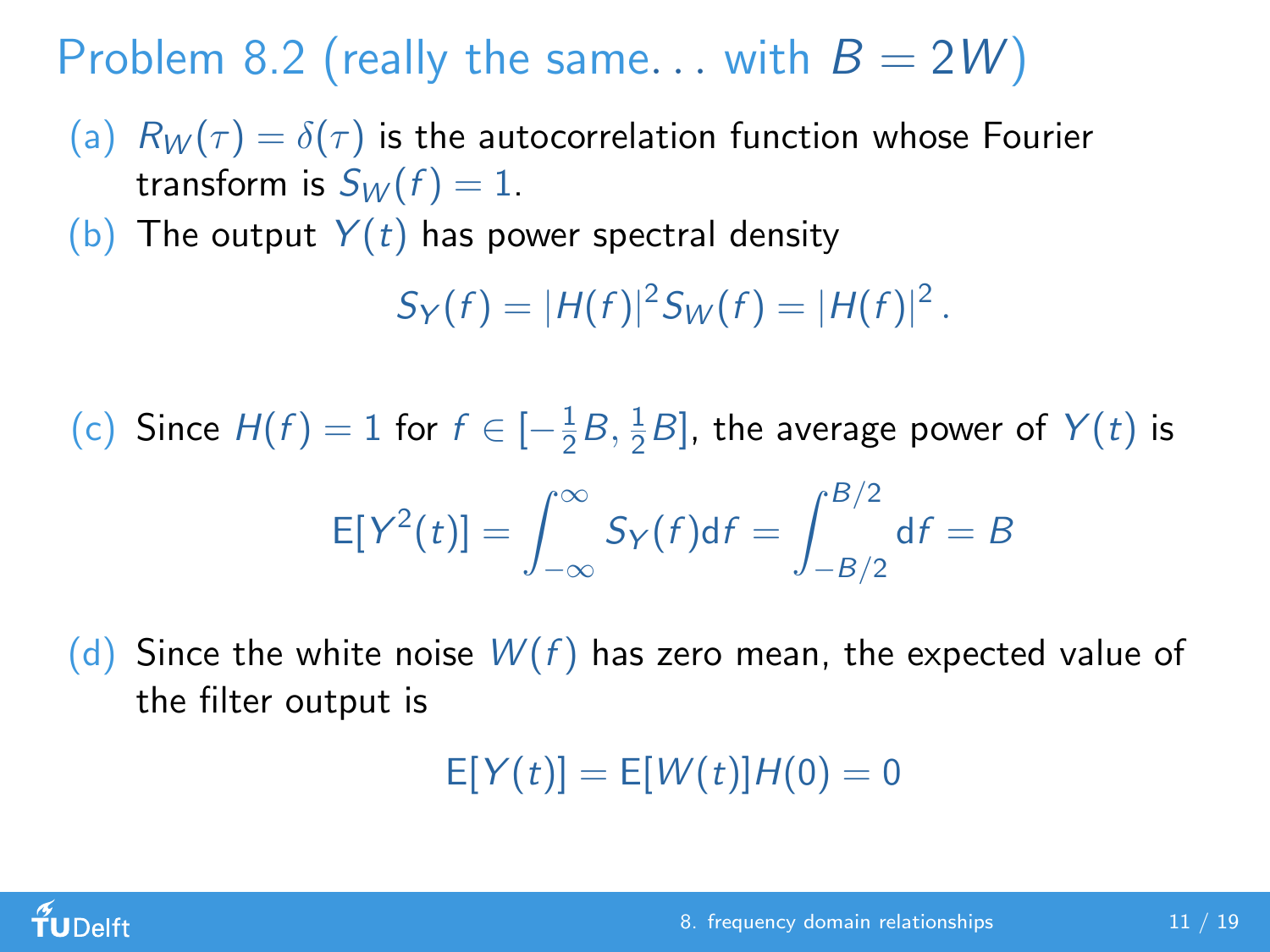A white Gaussian noise process  $N(t)$  with power spectral density of  $10^{-15}$  W/Hz is the input to a lowpass filter  $H(f) = 10^3 e^{-10^{-6}|f|}$ . Find the following properties of the output  $Y(t)$ :

- (a) The expected value  $\mu_Y$
- (b) The output power spectral density  $S_Y(f)$
- (c) The average power  $E[Y^2(t)]$
- (d)  $P[Y(t) > 0.01]$

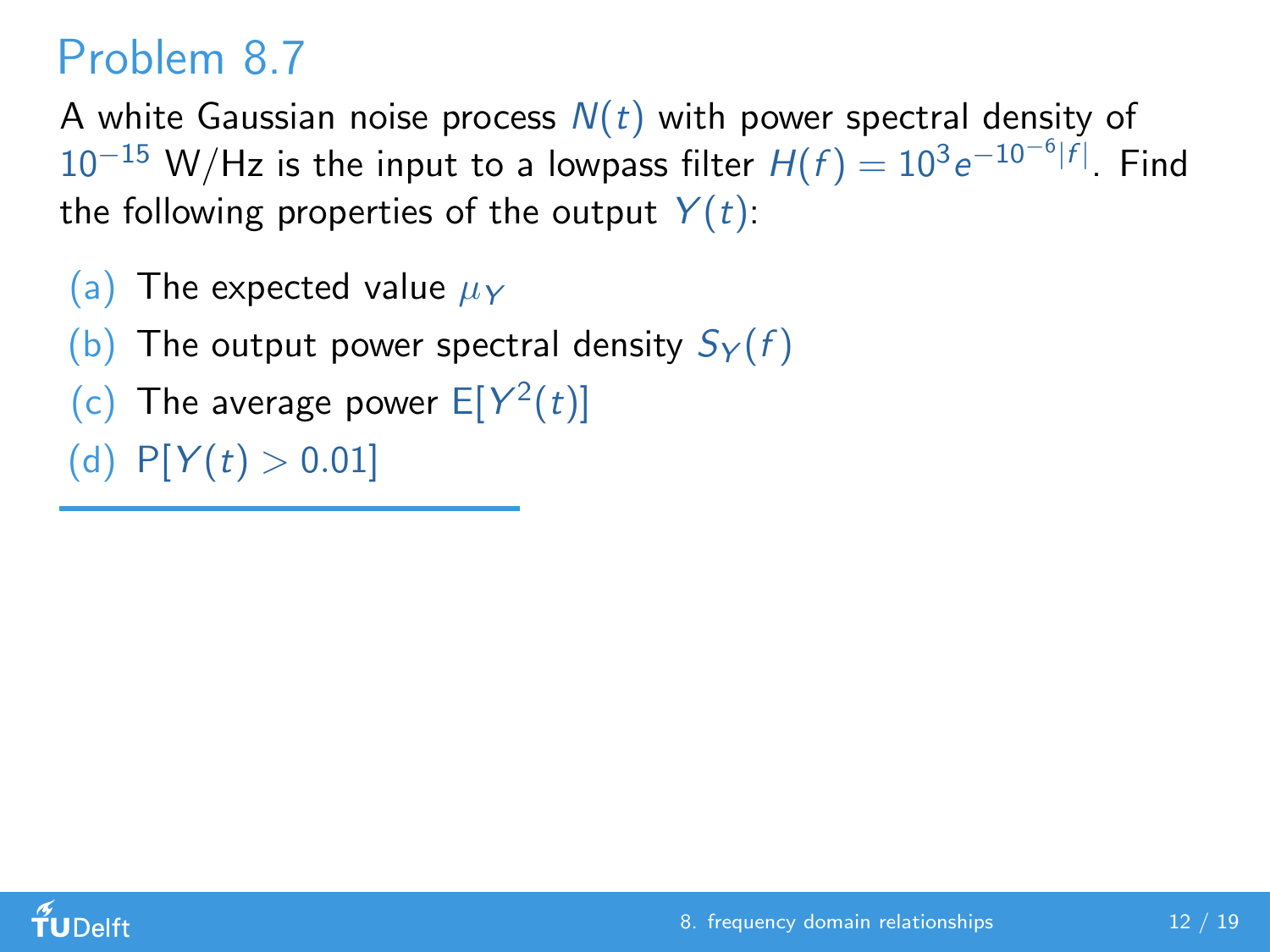A white Gaussian noise process  $N(t)$  with power spectral density of  $10^{-15}$  W/Hz is the input to a lowpass filter  $H(f) = 10^3 e^{-10^{-6}|f|}$ . Find the following properties of the output  $Y(t)$ :

- (a) The expected value  $\mu_Y$
- (b) The output power spectral density  $S_Y(f)$
- (c) The average power  $E[Y^2(t)]$

(d)  $P[Y(t) > 0.01]$ 

(a) 
$$
E[N(t)] = \mu_N = 0 \Rightarrow \mu_Y = \mu_N H(0) = 0
$$
  
\n(b)  $S_Y(f) = |H(f)|^2 S_N(f) = 10^{-9} e^{-2 \cdot 10^{-6} |f|}$   
\n(c)  $E[Y^2(t)] = \int_{-\infty}^{\infty} S_Y(f) df = \int_{-\infty}^{\infty} 10^{-9} e^{-2 \cdot 10^{-6} |f|} df = 2 \cdot 10^{-9} \int_{0}^{\infty} e^{-2 \cdot 10^{-6} f} df = 10^{-3} W$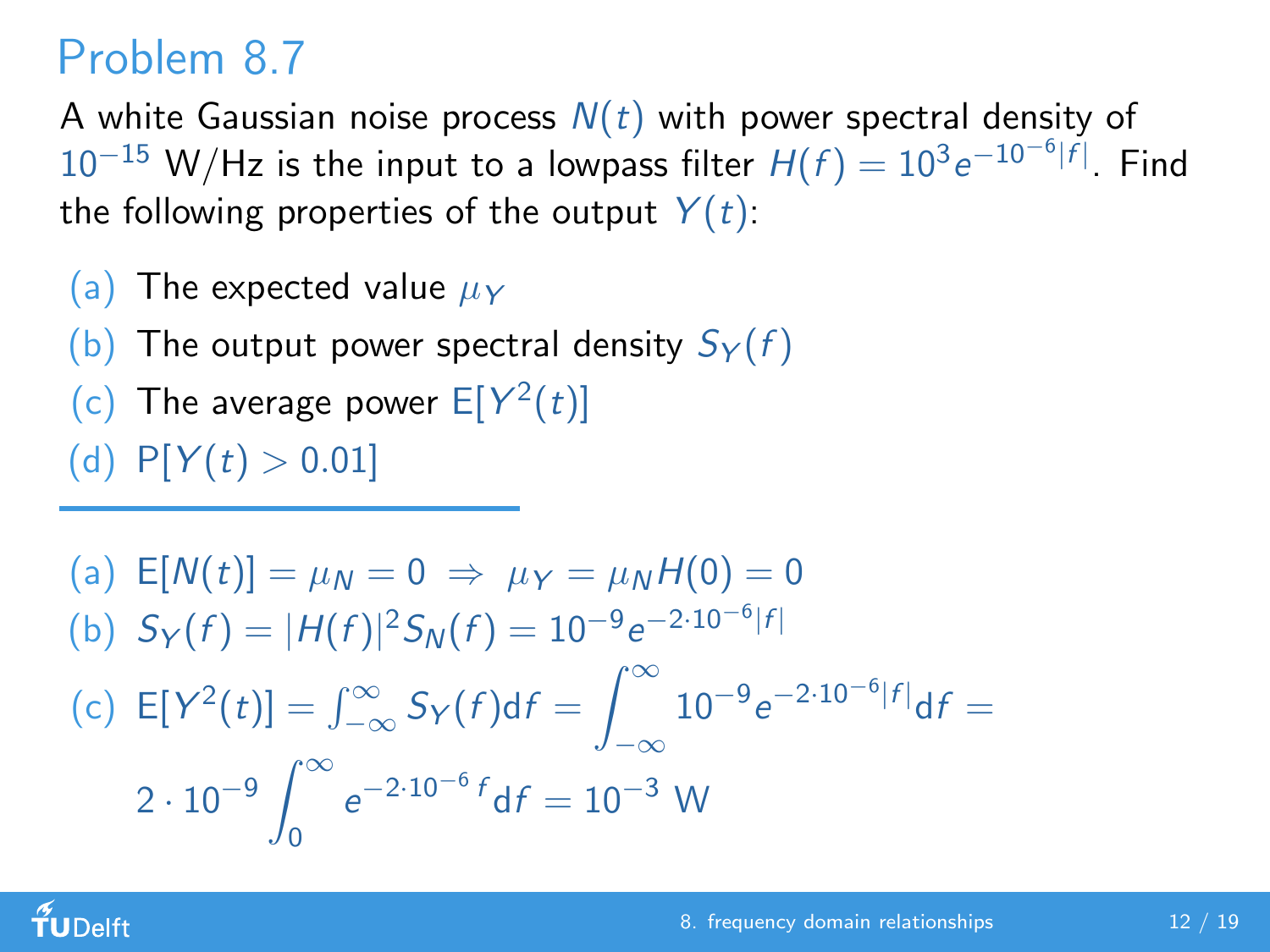(d) Since  $N(t)$  is a Gaussian process, Theorem 3 says  $Y(t)$  is a Gaussian process. Thus the random variable  $Y(t)$  is Gaussian with

 $E[Y(t)] = 0$ ,  $var[Y(t)] = E[Y^2(t)] = 10^{-3}$ 

Thus we can use Table 4.2 to calculate

$$
P[Y(t) > 0.01] = P\left[\frac{Y(t)}{\sqrt{\text{var}[Y(t)]}} > \frac{0.01}{\sqrt{\text{var}[Y(t)]}}\right]
$$

$$
= 1 - \Phi\left(\frac{0.01}{\sqrt{0.001}}\right)
$$

$$
= 1 - \Phi(0.32) = 0.3745
$$

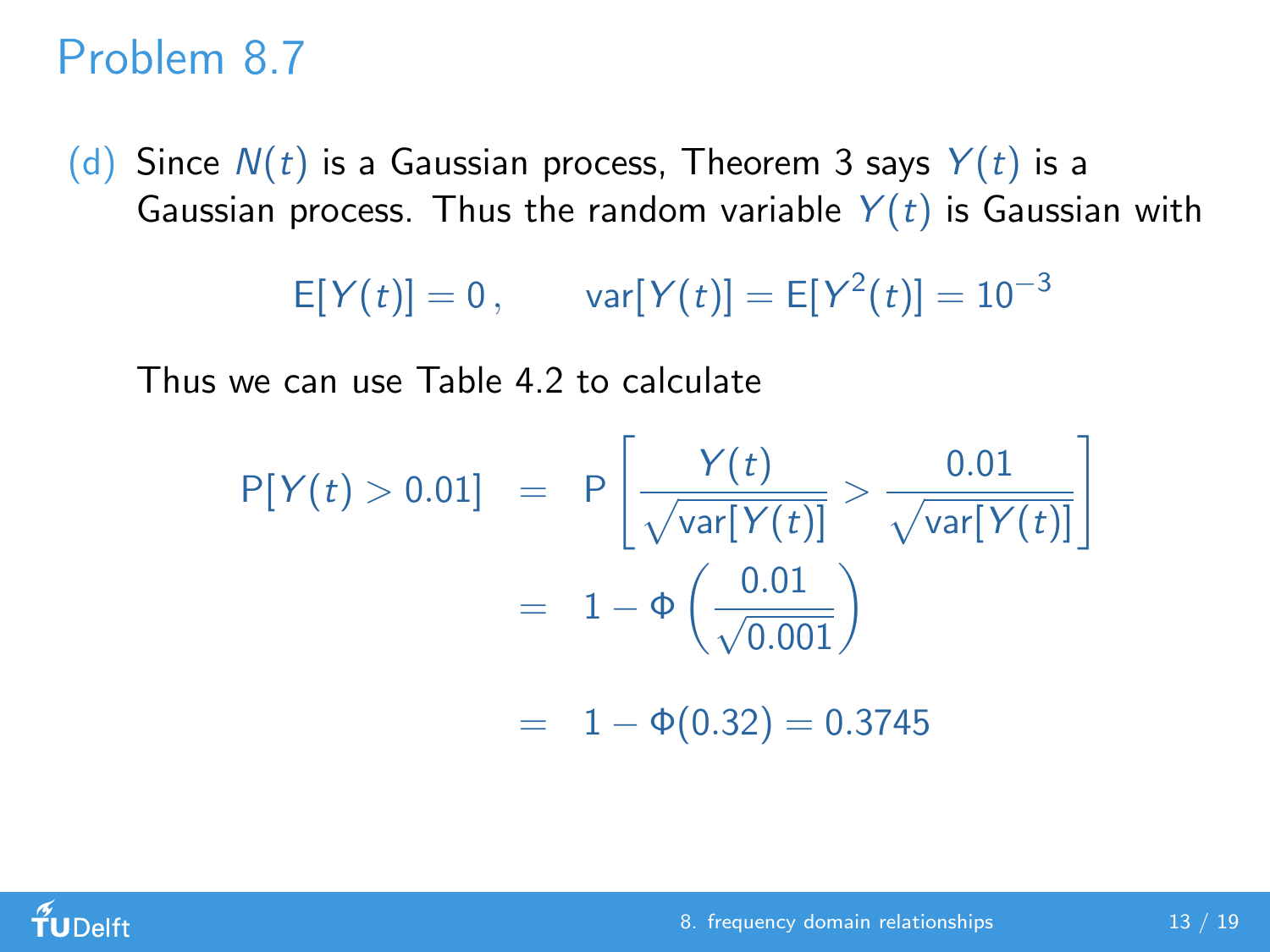Let  $M(t)$  be a WSS random process with average power  $\mathsf{E}[M^2(t)]=q$  and power spectral density  $S_M(f)$ . The Hilbert transform of  $M(t)$  is  $\hat{M}(t)$ , a signal obtained by passing  $M(t)$ through a linear time-invariant filter with frequency response

$$
H(f) = -j \operatorname{sgn}(f) = \begin{cases} -j & f \geq 0, \\ j & f < 0. \end{cases}
$$

(a) Find the power spectral density  $S_{\hat{M}}(f)$  and the average power  $\hat{q} = \mathsf{E}[\hat{M}^2(t)].$ 

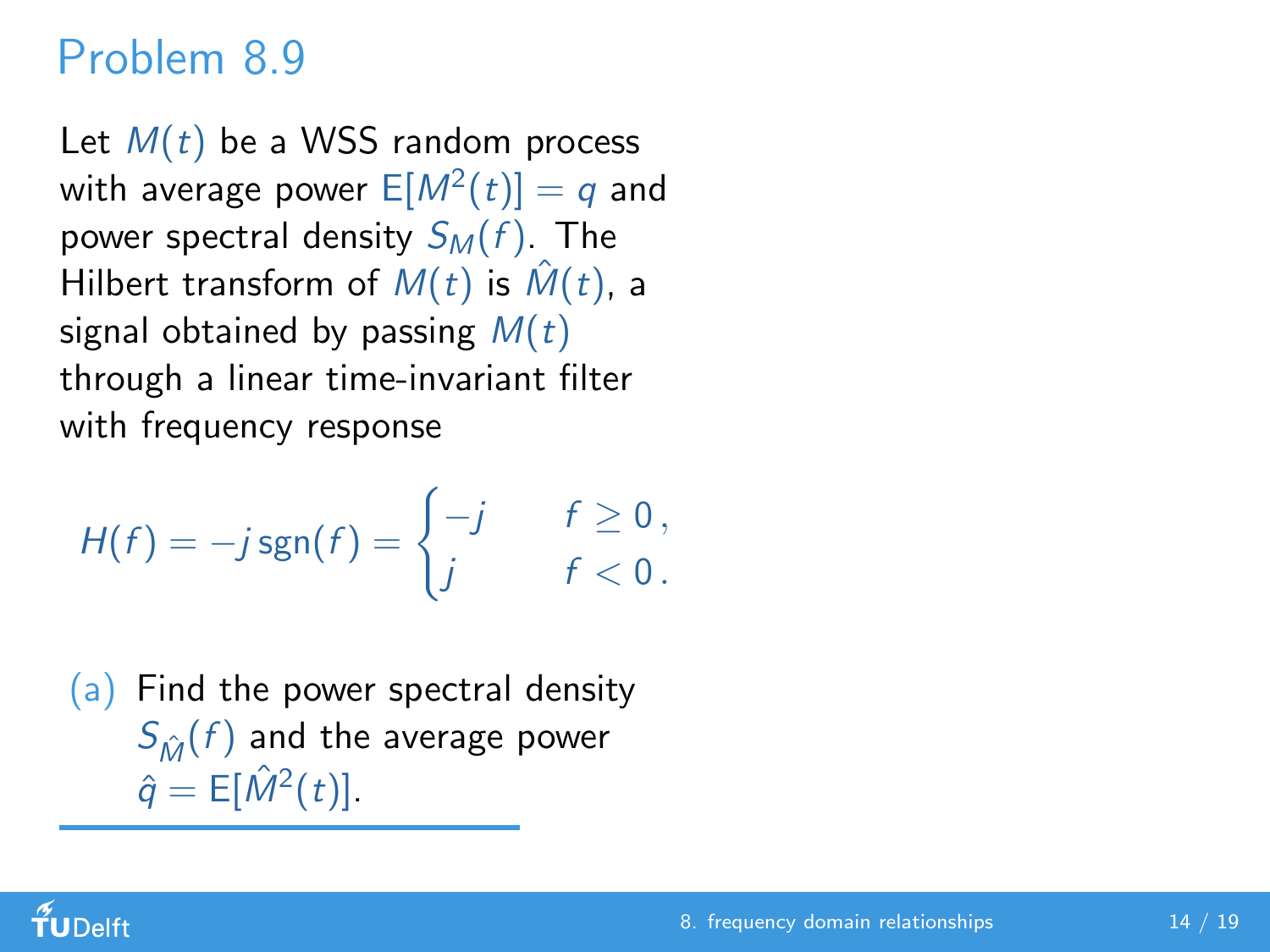Let  $M(t)$  be a WSS random process with average power  $\mathsf{E}[M^2(t)]=q$  and power spectral density  $S_M(f)$ . The Hilbert transform of  $M(t)$  is  $\hat{M}(t)$ , a signal obtained by passing  $M(t)$ through a linear time-invariant filter with frequency response

$$
H(f) = -j \operatorname{sgn}(f) = \begin{cases} -j & f \geq 0, \\ j & f < 0. \end{cases}
$$

 $(a)$  Find the power spectral density  $S_{\hat{M}}(f)$  and the average power  $\hat{q} = \mathsf{E}[\hat{M}^2(t)].$ 



 $x(t) = M(t) + i\hat{M}(t)$  is the "analytic signal":  $X(f) = 0$ for  $f < 0$ 

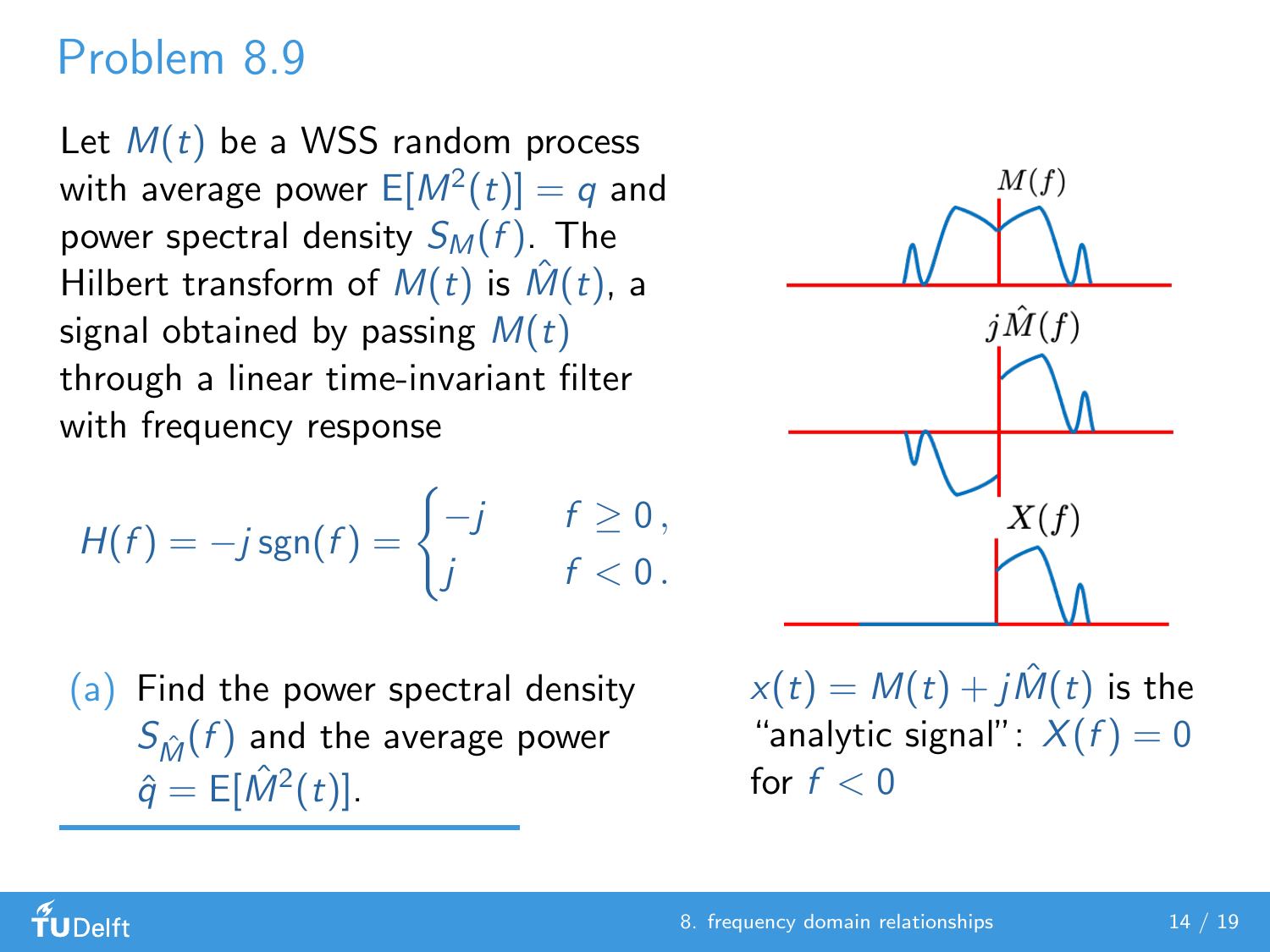# Problem 8.9 (cont'd)

(a) Note that  $|H(f)| = 1$ . This implies  $S_{\hat{M}}(f) = S_M(f)$ . Thus the average power of  $\hat{M}(t)$  is

$$
\hat{q} = \int_{-\infty}^{\infty} S_{\hat{M}}(f) df = \int_{-\infty}^{\infty} S_M(f) df = q
$$

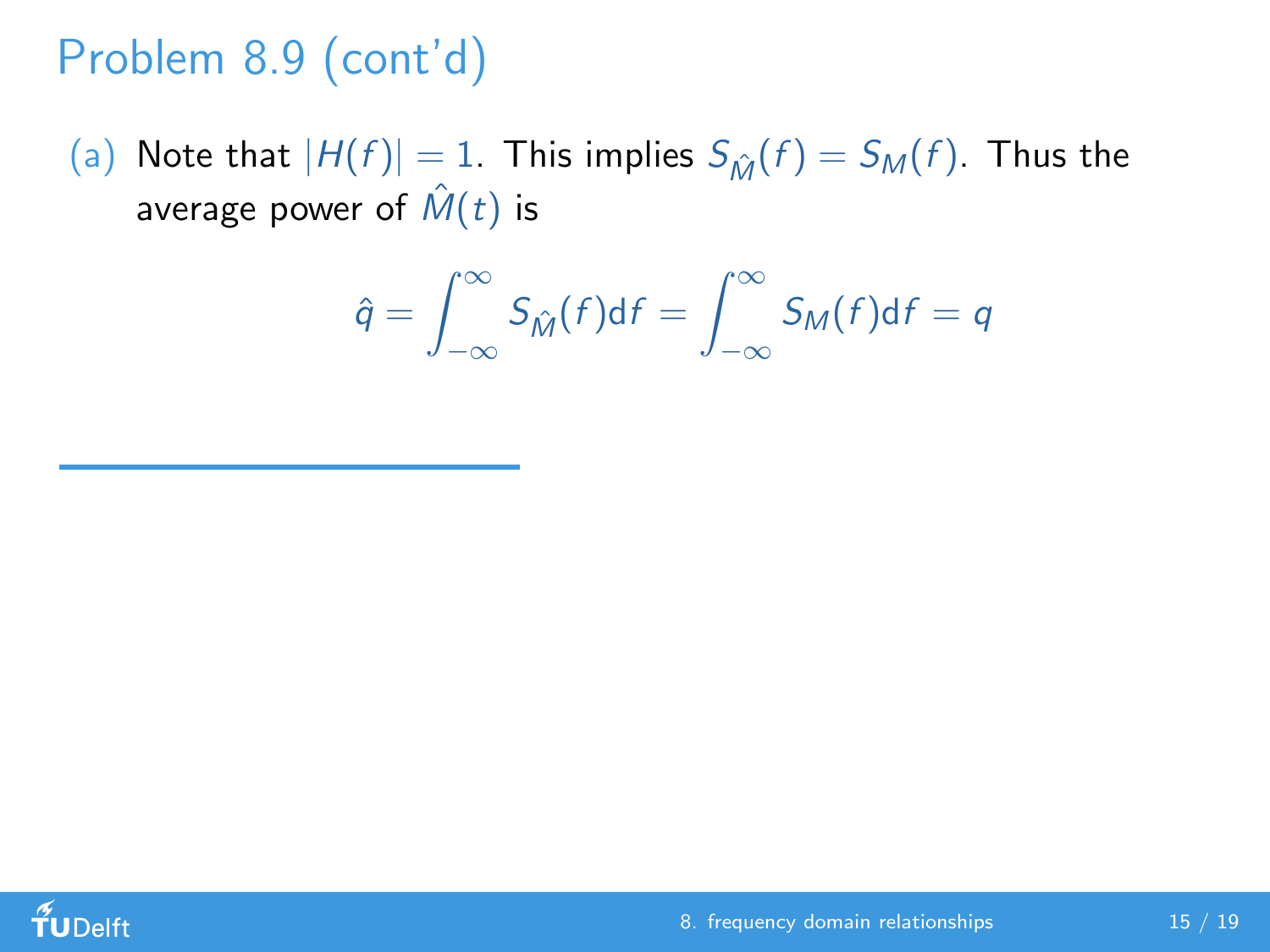# Problem 8.9 (cont'd)

(a) Note that  $|H(f)| = 1$ . This implies  $S_{\hat{M}}(f) = S_M(f)$ . Thus the average power of  $\hat{M}(t)$  is

$$
\hat{q} = \int_{-\infty}^{\infty} S_{\hat{M}}(f) df = \int_{-\infty}^{\infty} S_M(f) df = q
$$

 $(b)$  In a single sideband communication system, the upper sideband signal is

$$
U(t) = M(t)\cos(2\pi f_c t + \Theta) - \hat{M}(t)\sin(2\pi f_c t + \Theta)
$$

where  $\Theta$  has a uniform PDF over  $[0, 2\pi)$ , independent of  $M(t)$  and  $\hat{M}(t)$ . What is the average power  $E[U^2(t)]$ ?

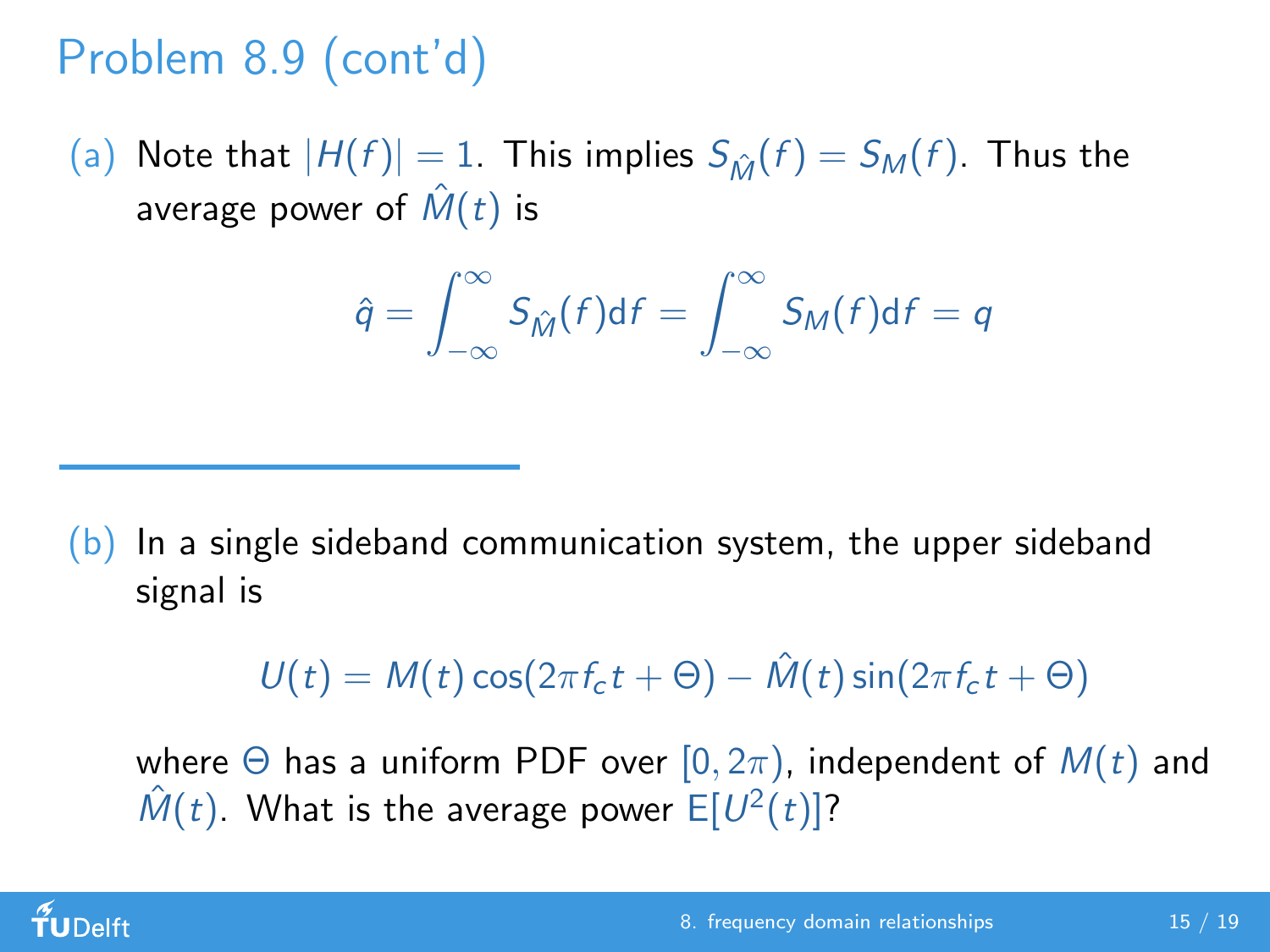

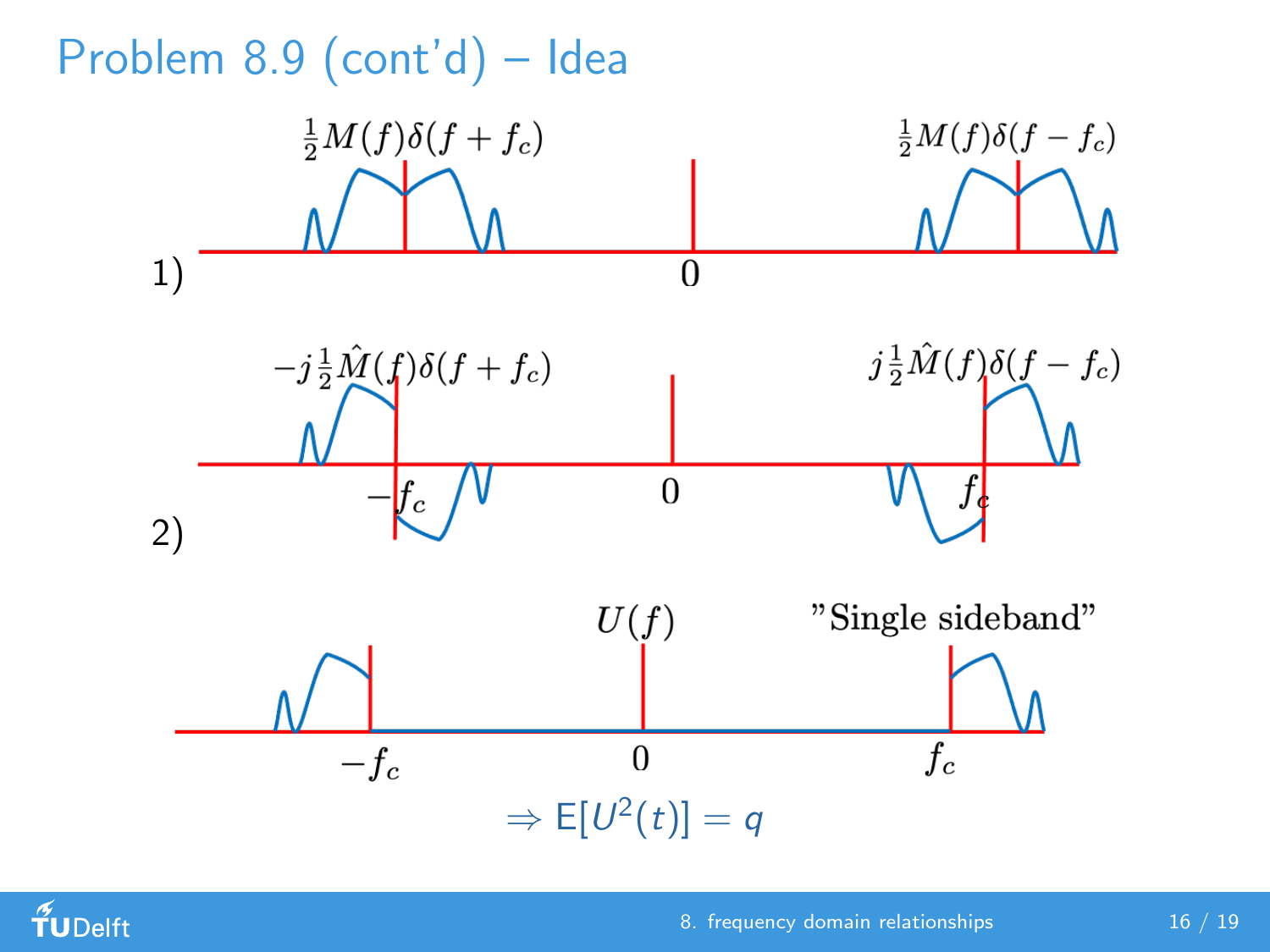# Problem 8.9 (cont'd) – Idea

 $(b)$  The average power of the upper sideband signal is

$$
E[U^2(t)] = E[M^2(t)\cos^2(2\pi f_c t + \Theta)]
$$
  
\n
$$
-E[2M(t)\hat{M}(t)\cos(2\pi f_c t + \Theta)\sin(2\pi f_c t + \Theta)]
$$
  
\n
$$
+E[\hat{M}^2(t)\sin^2(2\pi f_c t + \Theta)]
$$

Use:

$$
E[\cos^{2}(2\pi f_{c}t + \Theta)] = \frac{1}{2}
$$
  
\n
$$
E[\sin^{2}(2\pi f_{c}t + \Theta)] = \frac{1}{2}
$$
  
\n
$$
E[2\sin(2\pi f_{c}t + \Theta)\cos(2\pi f_{c}t + \Theta)] = E[\sin(4\pi f_{c}t + 2\Theta)] = 0
$$

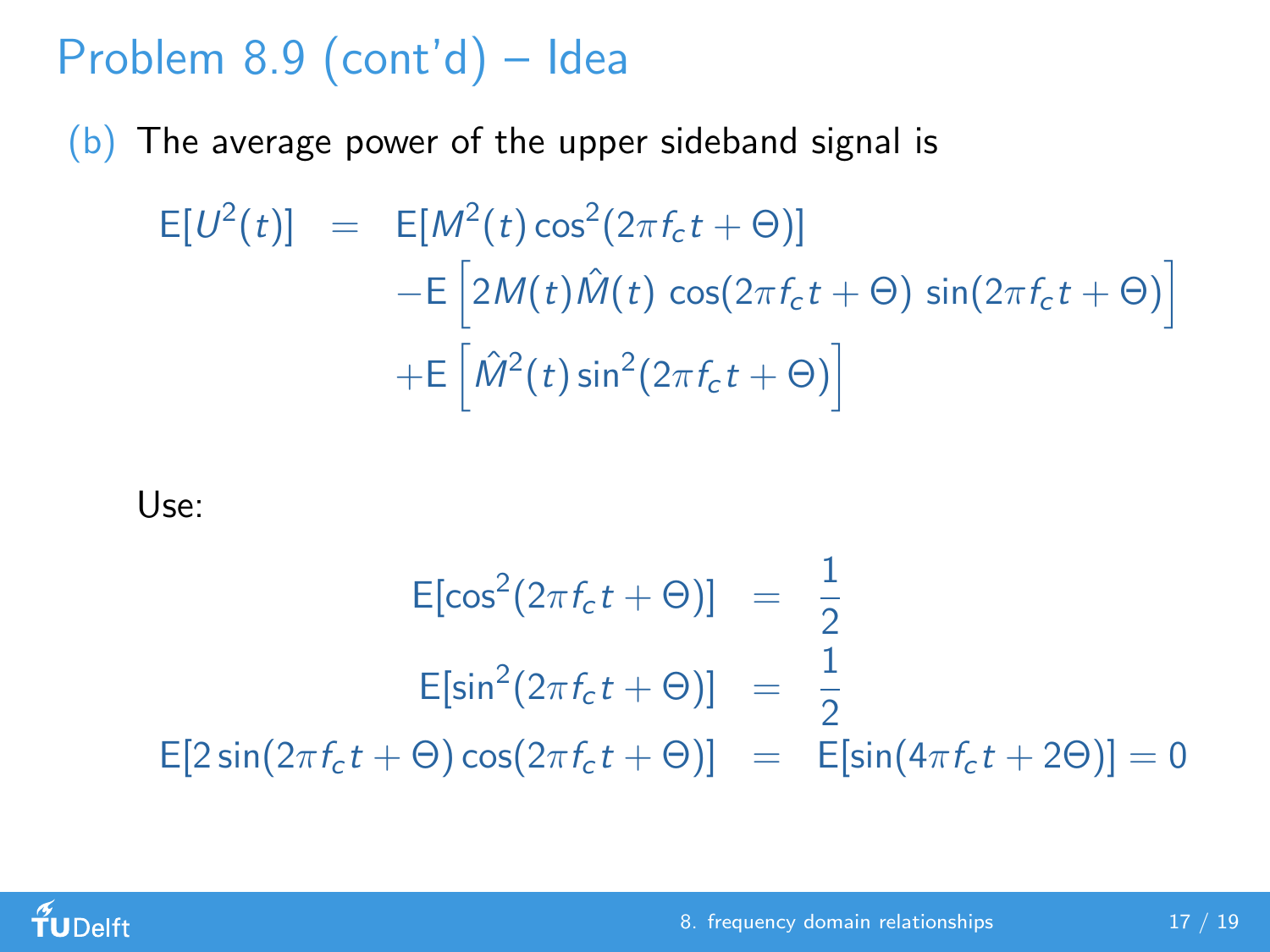# Problem 8.9 (cont'd)

Since  $M(t)$  and  $\hat{M}(t)$  are independent of  $\Theta$ , the average power of the upper sideband signal is

$$
E[U^{2}(t)] = E[M^{2}(t)] E[cos^{2}(2\pi f_{c}t + \Theta)]
$$
  
\n
$$
-E[M(t)\hat{M}(t)] E[2 cos(2\pi f_{c}t + \Theta) sin(2\pi f_{c}t + \Theta)]
$$
  
\n
$$
+E[\hat{M}^{2}(t)] E[sin^{2}(2\pi f_{c}t + \Theta)]
$$
  
\n
$$
= q/2 + 0 + q/2 = q
$$